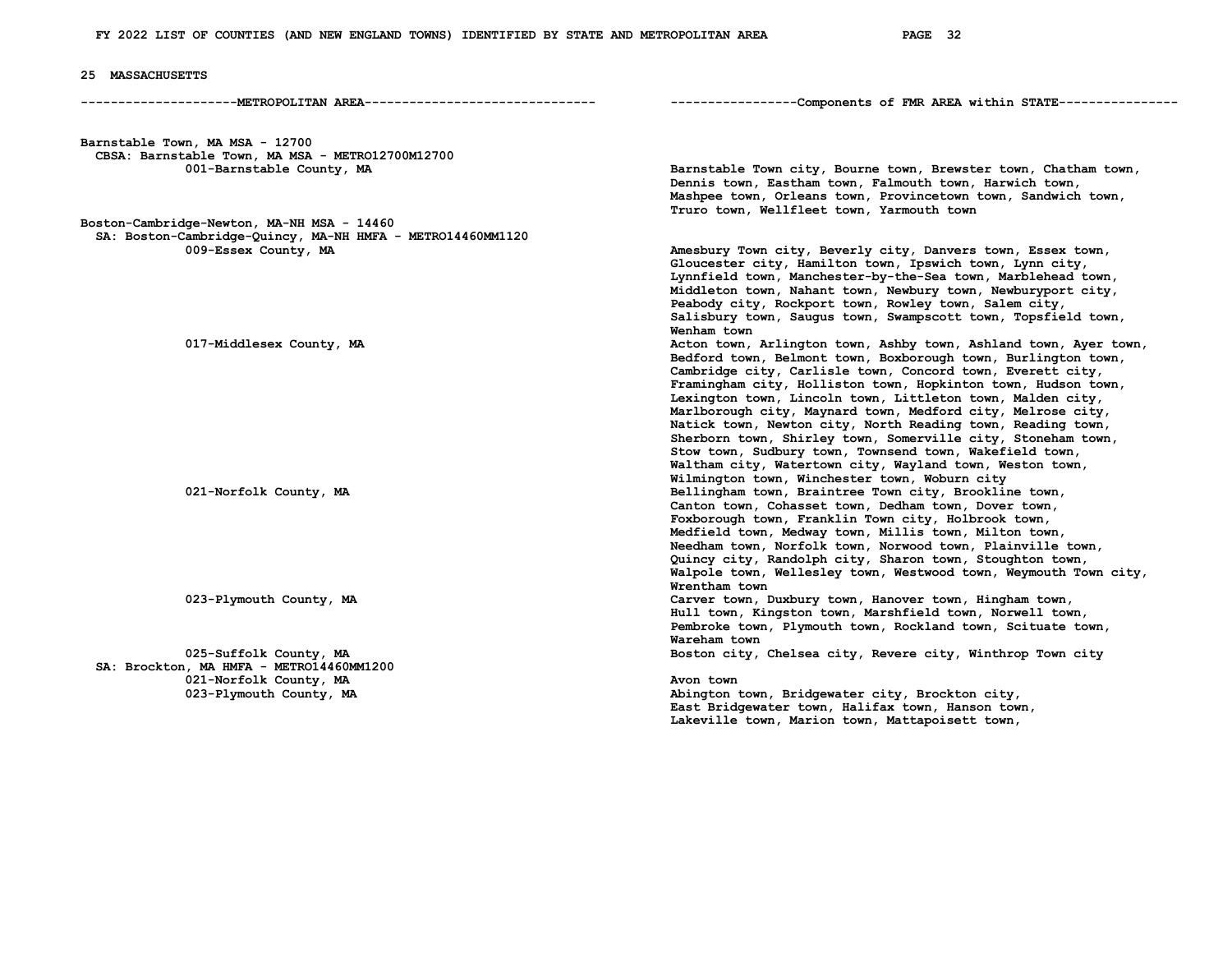**25 MASSACHUSETTS continued** 

**---------------------METROPOLITAN AREA------------------------------- -----------------Components of FMR AREA within STATE----------------**

 **SA: Lawrence, MA-NH HMFA - METRO14460MM4160** 

 **SA: Lowell, MA HMFA - METRO14460MM4560** 

**Pittsfield, MA MSA - 38340 SA: Berkshire County, MA (part) HMFA - METRO38340N25003** 

 **SA: Pittsfield, MA HMFA - METRO38340M38340** 

**Providence-Warwick, RI-MA MSA - 39300 SA: Easton-Raynham, MA HMFA - METRO39300MM1200 SA: New Bedford, MA HMFA - METRO39300MM5400** 

 **SA: Providence-Fall River, RI-MA HMFA - METRO39300M39300** 

 **SA: Taunton-Mansfield-Norton, MA HMFA - METRO39300MM1120**  005-Bristol County, MA **Berkley town, Dighton town, Mansfield town**, Norton town,

**Springfield, MA MSA - 44140 SA: Franklin County, MA HMFA - METRO44140M25011**   **Middleborough town, Plympton town, Rochester town, West Bridgewater town, Whitman town** 

Andover town, Boxford town, Georgetown town, Groveland town,  **Haverhill city, Lawrence city, Merrimac town, Methuen city, North Andover town, West Newbury town** 

Billerica town, Chelmsford town, Dracut town, Dunstable town,  **Groton town, Lowell city, Pepperell town, Tewksbury town, Tyngsborough town, Westford town** 

Alford town, Becket town, Clarksburg town, Egremont town,  **Florida town, Great Barrington town, Hancock town, Monterey town, Mount Washington town, New Ashford town, New Marlborough town, North Adams city, Otis town, Peru town, Sandisfield town, Savoy town, Sheffield town, Tyringham town, Washington town, West Stockbridge town, Williamstown town, Windsor town** 

Adams town, Cheshire town, Dalton town, Hinsdale town,  **Lanesborough town, Lee town, Lenox town, Pittsfield city, Richmond town, Stockbridge town** 

Easton town, Raynham town

Acushnet town, Dartmouth town, Fairhaven town, Freetown town,  **New Bedford city** 

 **005-Bristol County, MA Attleboro city, Fall River city, North Attleborough town, Rehoboth town, Seekonk town, Somerset town, Swansea town, Westport town** 

 **Taunton city** 

Ashfield town, Bernardston town, Buckland town, Charlemont town,  **Colrain town, Conway town, Deerfield town, Erving town, Gill town, Greenfield Town city, Hawley town, Heath town, Leverett town, Leyden town, Monroe town, Montague town, New Salem town, Northfield town, Orange town, Rowe town, Shelburne town, Shutesbury town, Sunderland town, Warwick town, Wendell town, Whately town**